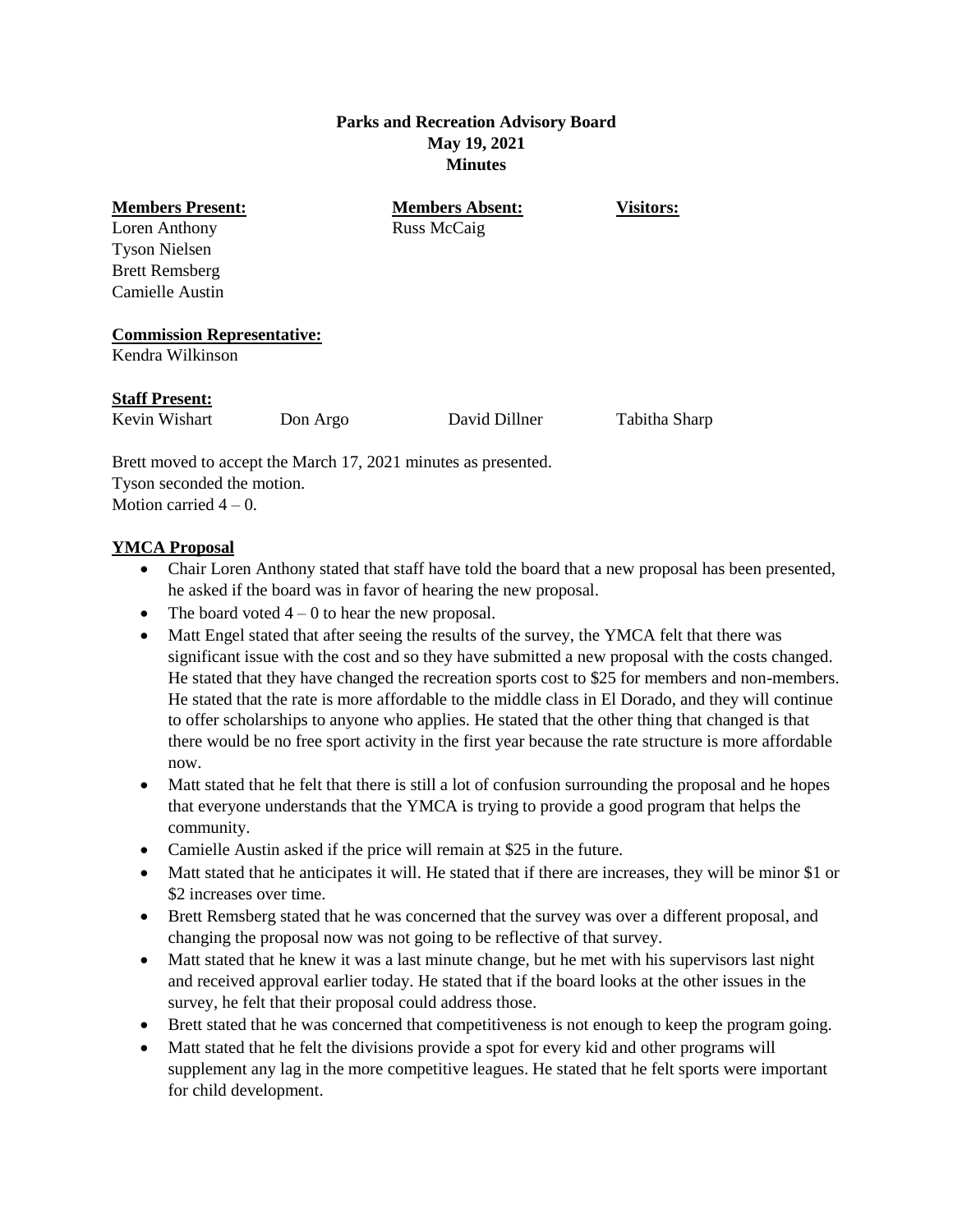- Loren asked if there was a proposal like this in the greater YMCA area.
- Matt stated that he felt each city was different. He wasn't aware of others, but they were providing this proposal out of respect for their relationship with the city.
- Camielle asked if the YMCA would be willing to do another video and survey.
- Matt stated that they feel strongly that their proposal is good and he didn't feel it was necessary to do another survey.
- Brett stated that he didn't feel like the survey answered any of the questions.
- Matt stated that there were questions that weren't on the survey that would have given us better information.
- Mike Payton stated that his family has participated in El Dorado sports from the time that they moved here. He stated that when his children were ready for more competitive leagues, he sought out other opportunities. He stated that he is against the proposal, he felt that the connections in the community and with the recreation department staff are solid. He felt that the same comradery would not be available through the YMCA. He stated that to have good competitive sports, there needed to be a relationship with other areas and he felt there wasn't enough information on the different levels to make a good decision.
- Loren stated that as a citizen of El Dorado, the recreation department has done a great job working for the children of El Dorado. He asked Kevin if the recreation board could continue as they were.
- Kevin stated that they could, they would continue to work and bring changes and new programming to the recreation board.
- Loren asked about offering competitive programming.
- Kevin stated that more competitive programs are already available through the YMCA and travel leagues today. He stated that there is nothing that prevents both entities offering programming moving forward. He stated that he believes that the community will choose what is best for them. He felt it wasn't an adversarial relationship with the YMCA, it was just an opportunity for choice in the City of El Dorado.
- Loren moved that the El Dorado recreation department continue to offer programming as they have and to reject the proposal from the YMCA.
- Camielle seconded the motion.
- The board felt that their questions had been answered.
- $\bullet$  Motion carried  $4-0$ .

## **Spring Activities**

- Kevin stated that we are a week into the baseball/softball season. He stated that they have been rained out this week, but will continue when the weather allows. He stated that there are 428 participants between t-ball and 15U softball/baseball leagues. He stated that the numbers are on par with the 2019 season.
- Kevin stated that tennis is being offered this summer. He stated that there are 27 in camp and 12 in the league, there is some cross over between enrollment.
- Loren asked what the age groups were.
- Don stated incoming  $3<sup>rd</sup> 5<sup>th</sup>$  and incoming  $6<sup>th</sup> 8<sup>th</sup>$ .
- Kevin stated that registrations are still coming in.
- Camielle asked if the online registrations are available yet.
- Kevin stated that it will be live soon.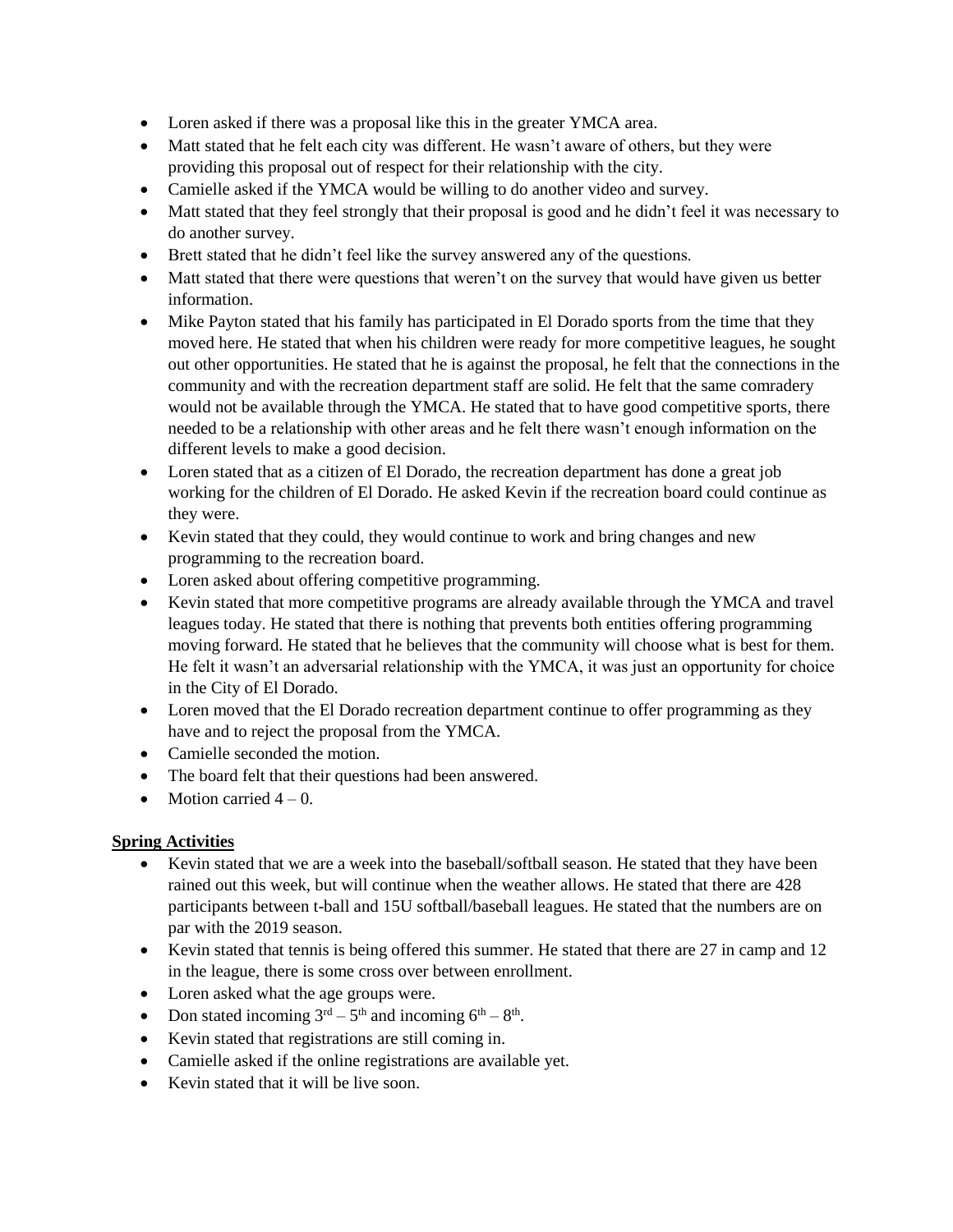- Kevin stated that lifeguard training is beginning this week. He stated that graciously the YMCA has offered to allow some of the training to happen in their indoor pool. He stated that they will be done the day the pool opens, May 29th.
- Evin stated that the splash pads will be open on the  $29<sup>th</sup>$  of May.
- Kevin stated that we have hired approximately 70 young people for the summer activities.
- Kevin stated that Brian has been working with the umpires and getting them trained. He stated that the staff is young, but they are doing well.
- Loren asked if they had enough lifeguards.
- Kevin stated that there are 18, but they would prefer 23 or 24.
- Brett asked if they anticipated more traffic at the pool this year.
- Kevin stated that they will be fully open this year. He stated that they will be closed on Mondays and offer free swim days on Wednesdays. He stated that they are limiting private parties because of the limited staff. He stated that lifeguard shortage is not just a local problem, he stated that it is a problem nationwide.

# **New Business**

- Tyson Nielsen asked how he could do a fundraiser for the recreation department. He stated that his team plays in a handful of tournaments each year that provide funding for the parks and recreation departments. He stated that they often go to small towns that don't have nearly what we have.
- Kevin stated that he felt that the planning could begin any time, but felt that the City Manager would have to answer the fundraising part.
- David stated that he felt it could be done.
- Tyson stated that he thought they could recruit ten or fifteen teams and have a small tournament.
- David stated that the Destination Services Coordinator was ready to start recruiting tournaments and could help.
- Tyson complimented the softball fields, he stated that they were better than most of the surrounding fields.
- Kendra asked if she could make a few comments on the survey. She stated that there was 62% in favor of a change in the leagues. She stated that she read the survey and all of the comments as well as attending both public meetings. She stated that most of the reactions were not from people who read the proposal. She stated that she didn't feel that the recreation board had listened to the proposal with an open mind. She stated that the recreation staff is woefully understaffed and we are asking them to do more with less. She stated that if they aren't willing to look at this proposal, the recreation board needs to talk to Kevin about staffing issues and present the City Commission with a proposal requesting more staff.
- Brett stated that it was not the job of the board to present the YMCA proposal.
- Camielle stated that if they were willing to go back to the public with the new proposal, she would consider changing her vote. She felt that a shortened survey would have provided her with more information for an informed vote.
- Tyson stated that he did not disagree that the department was understaffed. He stated that he also agreed that they tried to fix the money issues, but were not interested in going back to the public for more conversation. He didn't feel that he could make a decision without the input of the citizens.